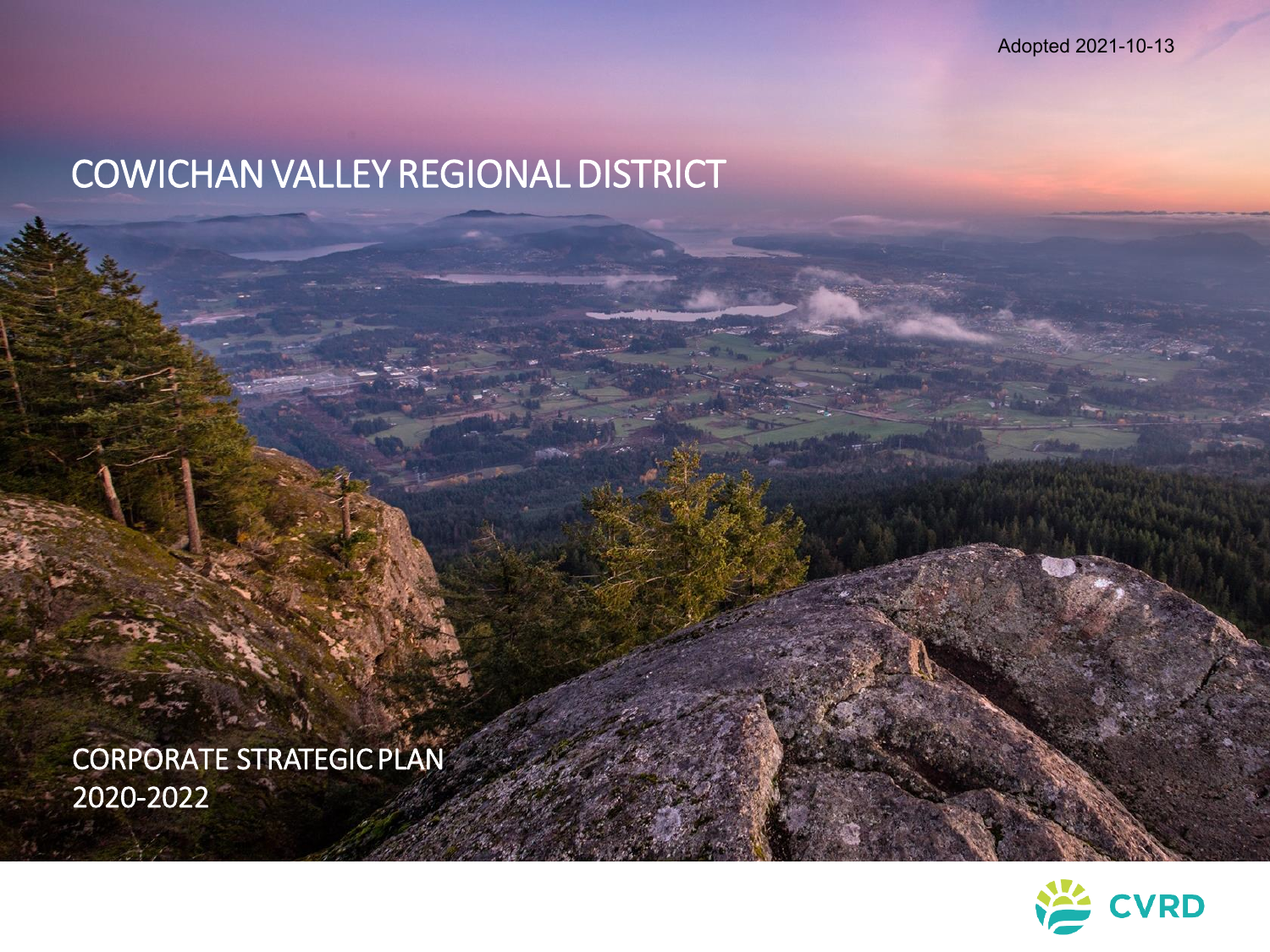### OVERVIEW FROM THE BOARD CHAIR

It is my privilege to present the Cowichan Valley Regional District's *2020-2022 Strategic Plan* on behalf of the CVRD Board of Directors.

The *Plan* presents a series of strategic objectives chosen by the Board to address the challenges facing the regional community, including the economic impacts of COVID-19, changes to our climate, the health of our ecosystems and water resources, and the need for progressive growth management. Opportunities for reconciliation with First Nations are also reflected in the Board's objectives, as are residents' expectations related to meaningful engagement, cost-effective services, and strong fiscal accountability.

The strategic objectives are organized under five themes adapted from *Cowichan 2050*, the long-term regional collaboration strategy. Actions are listed to support and help achieve each objective.

The process to develop the *Strategic Plan* started in 2019, before the onset of the COVID-19 pandemic. By the time the region-wide lockdown began in March, 2020, much of the *Plan* had been drafted. Following the partial lifting of restrictions in the summer of 2020 the Board gathered to revisit its work. What Directors quickly realized was that, rather than rendering the earlier work irrelevant, COVID-19 and its impacts served to emphasize the importance of the themes and the timeliness of the objectives and actions identified. Indeed, Directors realized that investments to be made and efforts to be taken in support of the objectives would play a major role in helping the broader community recover from COVID-19 and build resiliency for the future.



AREA A Mill Bay/Malahat Blaise Salmon

AREA B Shawnigan Lake Sierra Acton

AREA C Cobble Hill Mike Wilson

AREA D Cowichan Bay Lori Iannidinardo

AREA E Cowichan Station/Sahtlam/Glenora Alison Nicholson

AREA F Cowichan Lake South/Skutz Falls Ian Morrison (Vice Chair)

AREA G Saltair/Gulf Islands Lynne Smith

AREA H North Oyster/Diamond Vacant

AREA I Youbou/Meade Creek Klaus Kuhn

TOWN OF LAKE COWICHAN Tim McGonigle

TOWN OF LADYSMITH Aaron Stone (Chair)

CITY OF DUNCAN Michelle Staples

MUNICIALITY OF NORTH COWICHAN Al Siebring

MUNICIPALITY OF NORTH COWICHAN Debra Toporowski

MUNICIPALITY OF NORTH COWICHAN Kate Marsh

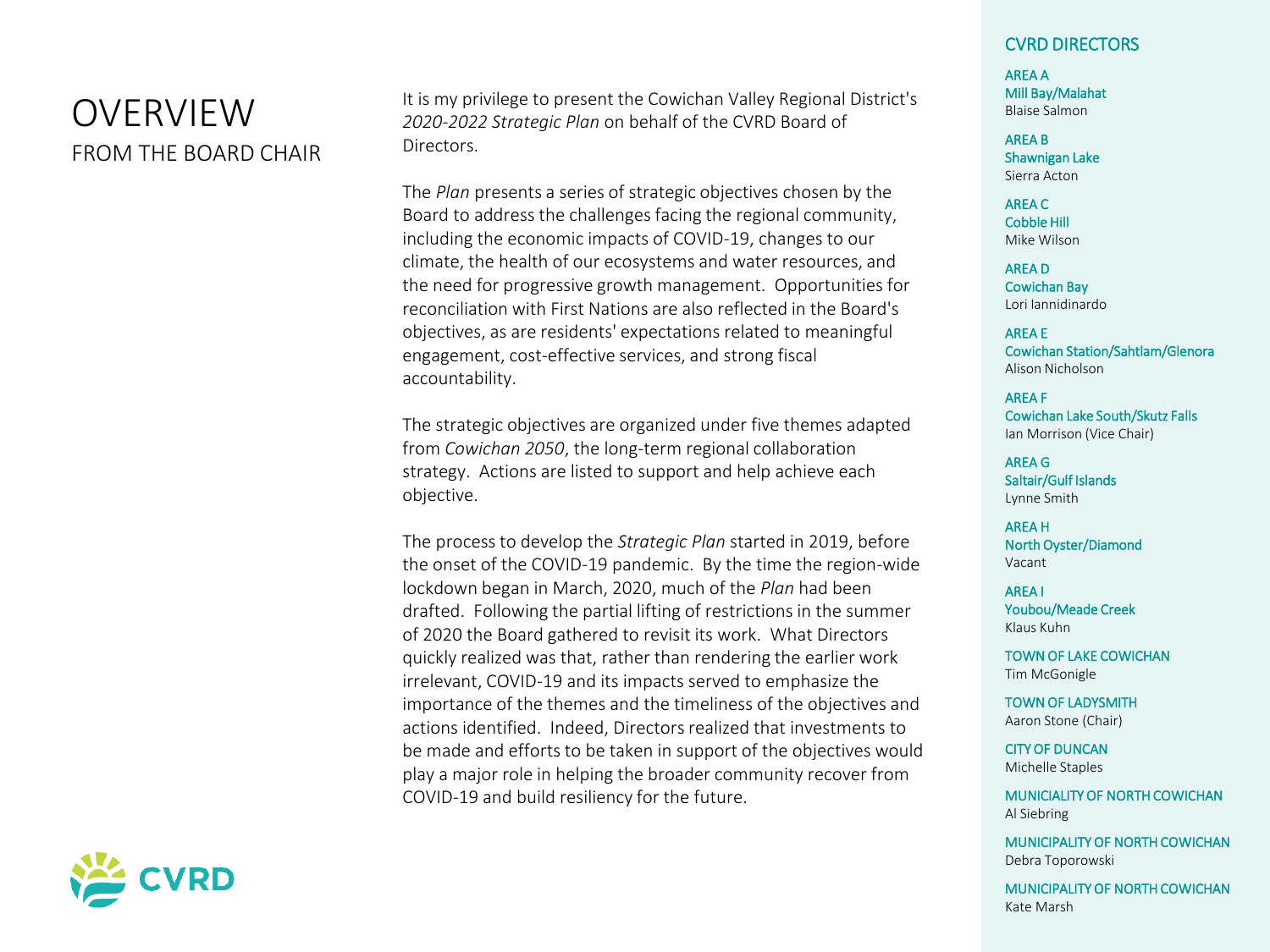All local governments, including the CVRD, have limited resources with which to take action and effect change. This reality means that the Regional District must manage its finances carefully, be judicious in its pursuit of strategic objectives, and stay focused on its core services. The need for strong fiscal discipline and focus is particularly important now given the impacts of COVID-19 on the region's economy.

The Board recognizes that the COVID-19 pandemic has caused financial loss and considerable stress for many businesses and key industries in the Cowichan Region, as well as for the households that rely on them for their livelihoods. The CVRD will help with economic recovery efforts by giving special attention to objectives under the theme "Our Livelihoods" aimed at advancing economic development.

The Board recognizes as well, however, that investments made under other themes will also help to address economic challenges and position the region for future economic prosperity. Investments in support of effective growth management and high quality development, for example, will generate economic activity in addition to social, environmental, and quality-of-life benefits. The same can be said for investments in the region's parks and trail networks, its partnerships with First Nations, its infrastructure assets and facilities, and its critical efforts on climate action. These importance of these investments cannot be ignored.

The interconnected nature of the themes set out in the *Strategic Plan*, and the need for balance in directing the Regional District's



I wish to thank all Directors and senior staff for contributing their time, energy, and ideas to the process through which this *2020- 2022 Strategic Plan* was developed. Work on the strategic objectives set out by the Board will help the region emerge from COVID-19 with greater resiliency and a clear sense of purpose. The pandemic has highlighted for us how fortunate we are to live in such a beautiful, dynamic part of British Columbia. Progress on the *Plan* will help to ensure that the Cowichan Region remains a caring, safe, prosperous, diverse, and ecologically sound community, with opportunities for current and future generations.

Aaron Stone Chair

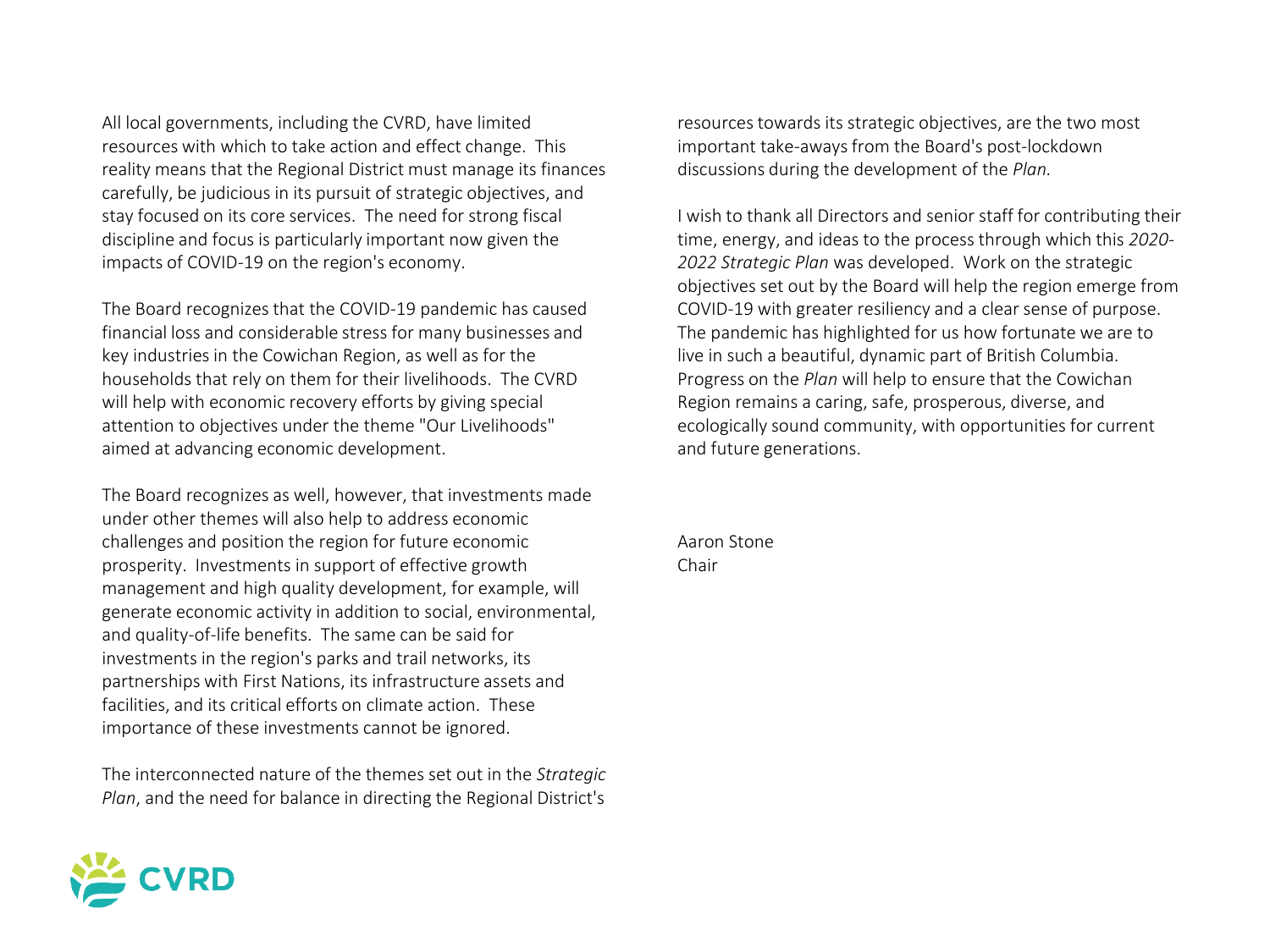# COWICHAN REGION

The Cowichan Valley Regional District sits on the traditional, unceded territories of the Cowichan Tribes and the Ditidaht, Penelakut, Halalt, Stz'uminus, Lake Cowichan, Lyackson, and Malahat First Nations.

The region covers an area of  $3,473$  km<sup>2</sup> on Vancouver Island and the Southern Gulf Islands, between Malahat/Mill Bay and North Oyster. On the western edge of the region is the Pacific Ocean; the Salish Sea sits on the region's eastern border. More than 80,000 people live in the region's four municipalities and nine electoral areas.



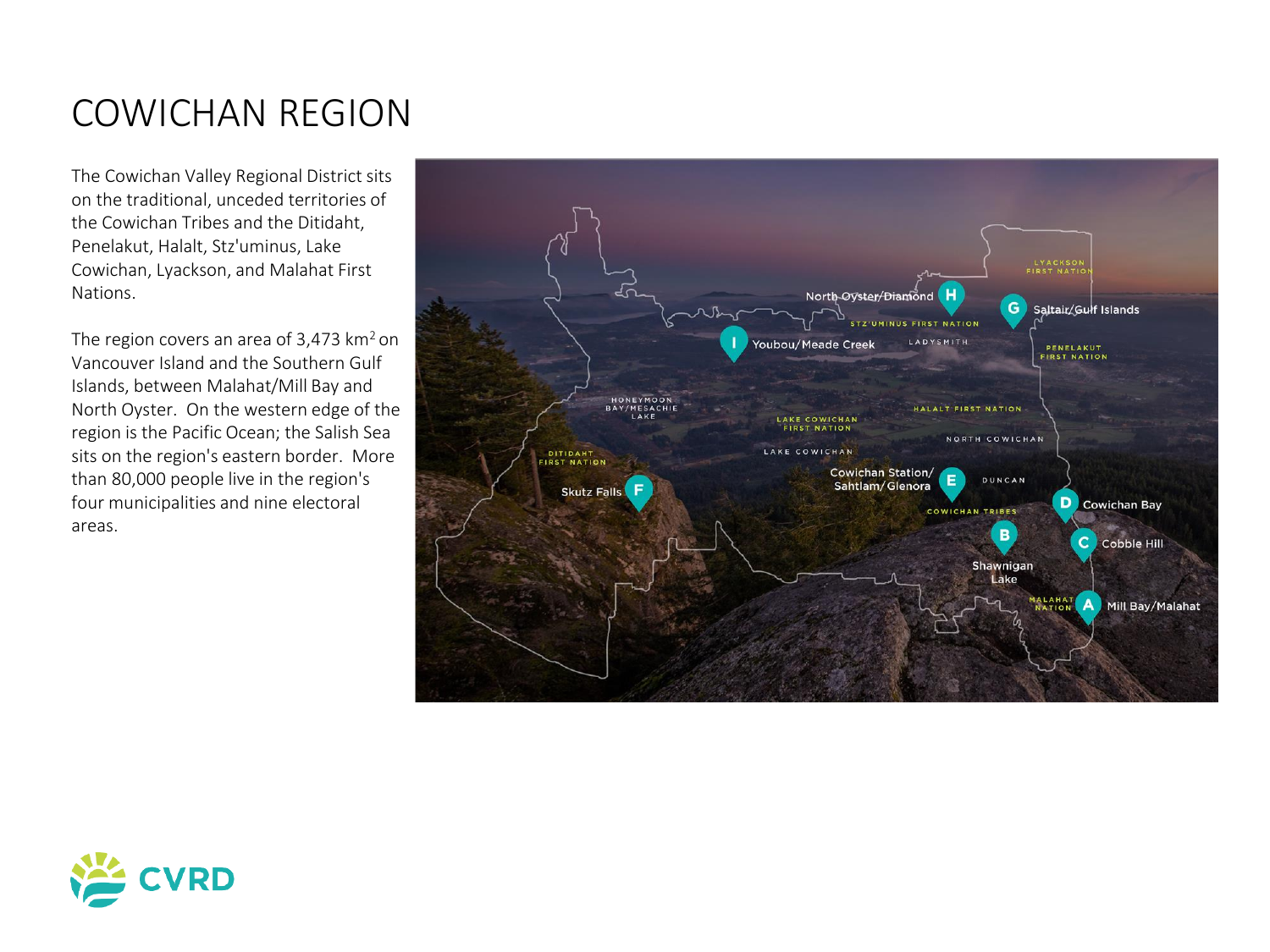# REGIONAL DISTRICT GOVERNANCE

The CVRD is governed by a 15 member Board comprised of six appointed directors from four municipalities (North Cowichan has three appointees based on population), and one elected director from each of the nine electoral areas. Each year, the CVRD Board elects a Chair and Vice-Chair. The Chair is responsible for establishing the Board's committee structure.

### **SERVICES**

The regional district provides a broad range of services to its residents. While a small number of these services is mandated by the Province as solid waste management planning, emergency planning, and electoral area planning are examples a the majority is determined by the Board. Services may only be provided, however, with the approval of the electors who receive them.

The services provided may be regional, sub-regional, or local, and include the following examples:

#### Regional

Solid waste management, 911 emergency, administration, economic development, environmental services, regional parks, capital financing for hospitals, drinking water and watershed protection

### Sub-Regional

Land use planning, bylaw enforcement, building inspection, recreation centres, parks transit, animal control

#### Local

Fire protection, water and wastewater systems, community parks, community centres, critical street lights

### FUNDING

Funds required to operate the regional district's services are generated from property taxes, fees, and charges. Unlike municipalities, regional districts are required to match the costs of its services to the residents that benefit from them; thus, residents pay only for the services they receive.

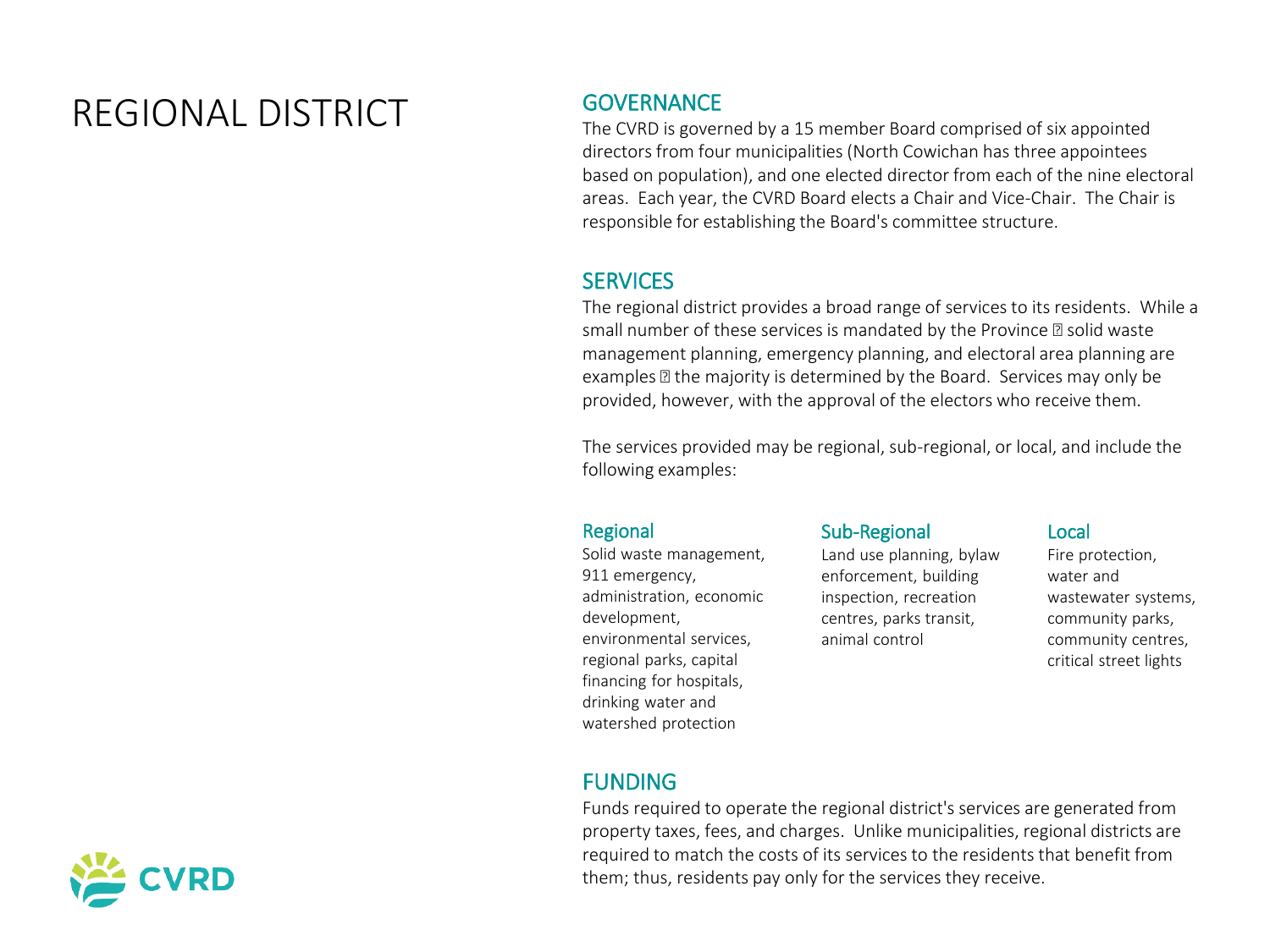# VISION, MISSION, PRINCIPLES

### VISION

The Cowichan Region is a diverse collection of vibrant, livable, and healthy communities, balanced in its pursuit of economic, social, and environmental opportunities.

### **MISSION**

The CVRD meets the current and future needs of the Cowichan region and its communities through cooperative leadership, collaboration, innovation, and service excellence.

### **PRINCIPLES**

| Engagement-<br>Focused | We seek and appreciate public participation and<br>incorporate the feedback we receive in our<br>decision-making |
|------------------------|------------------------------------------------------------------------------------------------------------------|
| Respectful             | We respect our people, our land, and our diversity                                                               |
| Collaborative          | We achieve more through collaboration and<br>cooperation                                                         |
| Accountable            | We are accountable to our communities and<br>residents for the prudent use of public funds                       |
| Service-Driven         | We provide efficient, effective, responsive<br>professional service                                              |
| Supportive             | We promote and facilitate a happy, healthy,<br>supportive workplace                                              |

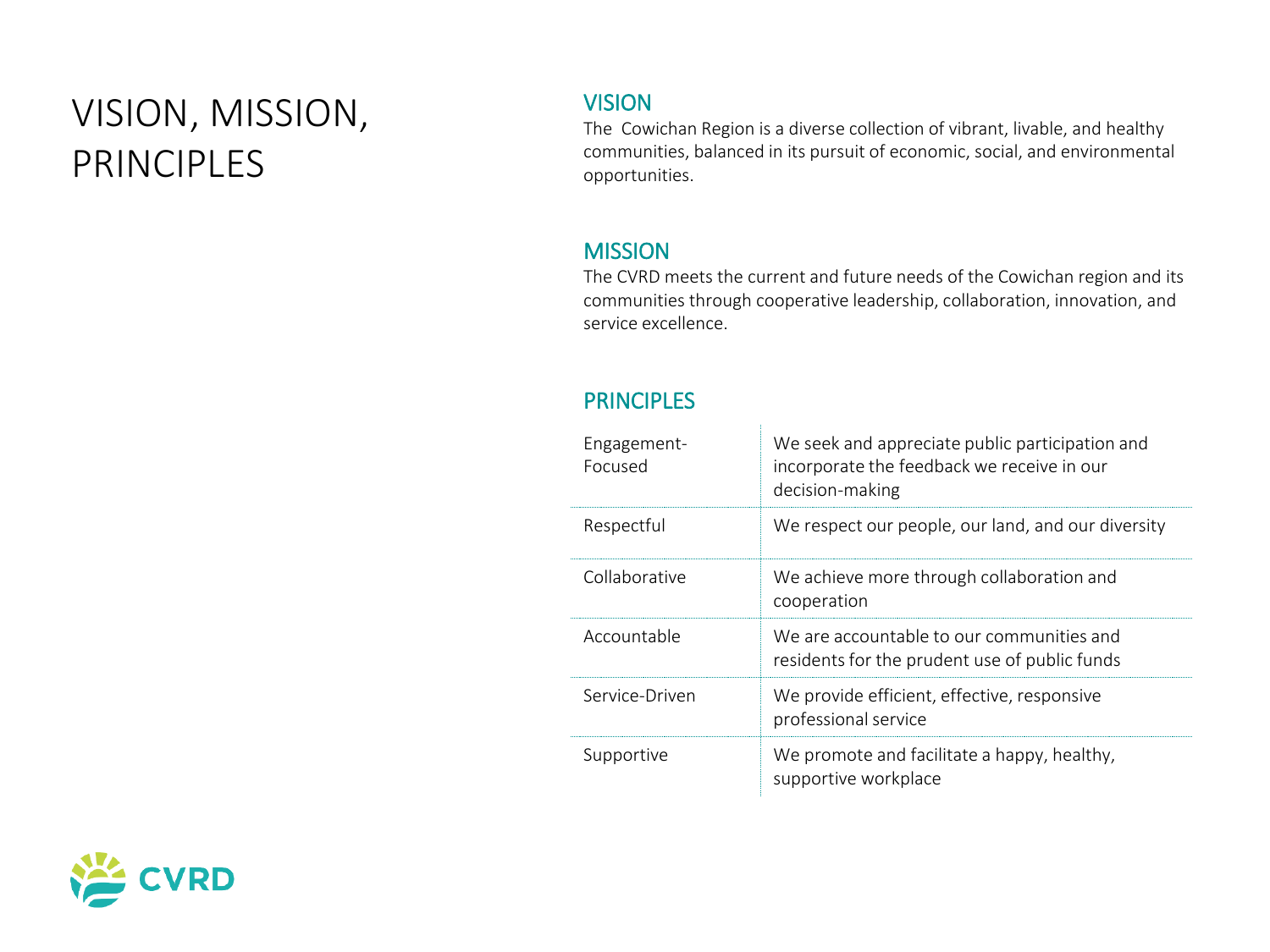# GUIDING ASPIRATIONS SUSTAINABILITY

Four Guiding Aspirations, developed by the regional community as part of the *Cowichan 2050* exercise, underlie the regional vision and inform the Board's choice of strategic objectives.

*Make our region more sustainable.*

The Cowichan Region is experiencing steady population growth; it is anticipated that growth pressures will continue to be a significant factor over the coming decades. These pressures will be exacerbated by impacts associated with climate change which will place further stress on our watersheds, ecosystems, food systems, and communities. Within this context, supporting sustainable, coordinated growth that facilitates continued environmental stewardship is a cornerstone goal for our region.

### **LIVABILITY**

*Keep our region livable.*

Our region is one of the most livable places in Canada. We boast a temperate climate, a vibrant and prosperous economy, incredible outdoor recreation opportunities, high quality community services, excellent infrastructure, and so much more. In part because of our appeal we are experiencing an influx of newcomers which is placing upward pressure on the cost of housing and food. Our challenge will be to maintain and improve livability in the face of growth. We need to tackle housing affordability and manage growth so that our communities retain the qualities that make them special. We need to ensure that our built environment supports the health and wellbeing of all residents.

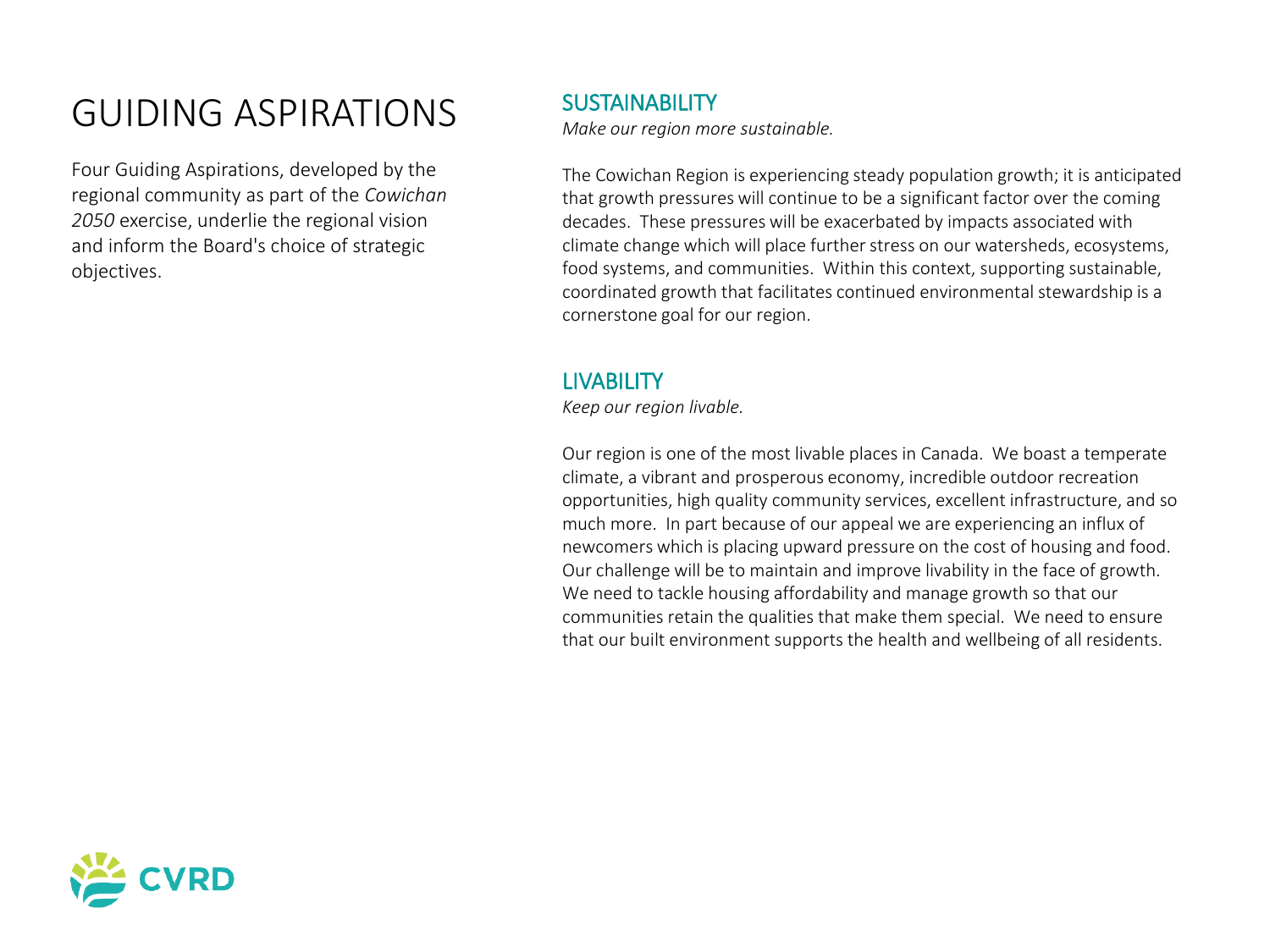#### **RESILIENCE**

*Strengthen our adaptive capacity.*

Our region is dealing with chronic stresses related to affordability, economic volatility, and water supply. In the coming years, we anticipate additional challenges in the form of an aging population and a rise in sea level. As climate change accelerates, we also expect to become more exposed to sudden, acute shocks such as coastal flooding and frequent, intense storms. In light of these challenges, we must improve our region's resilience by strengthening the adaptive capacity of our communities and supporting systems. We will need to work together to identify and address our vulnerabilities proactively so that we can survive and thrive no matter what stresses and shocks come our way.

#### RELATIONSHIPS

*Build strong, inclusive relationships.*

Social belonging and engagement are key components of community wellbeing. These concepts are alive and well in Cowichan, which is home to hundreds of active volunteer-led organization and strong arts, culture, and heritage sectors. Efforts are needed, however, to improve diversity, inclusivity, and social equity. There is a need, as well, to build stronger relationships between Indigenous and non-Indigenous Canadians through the ongoing journey of reconciliation.

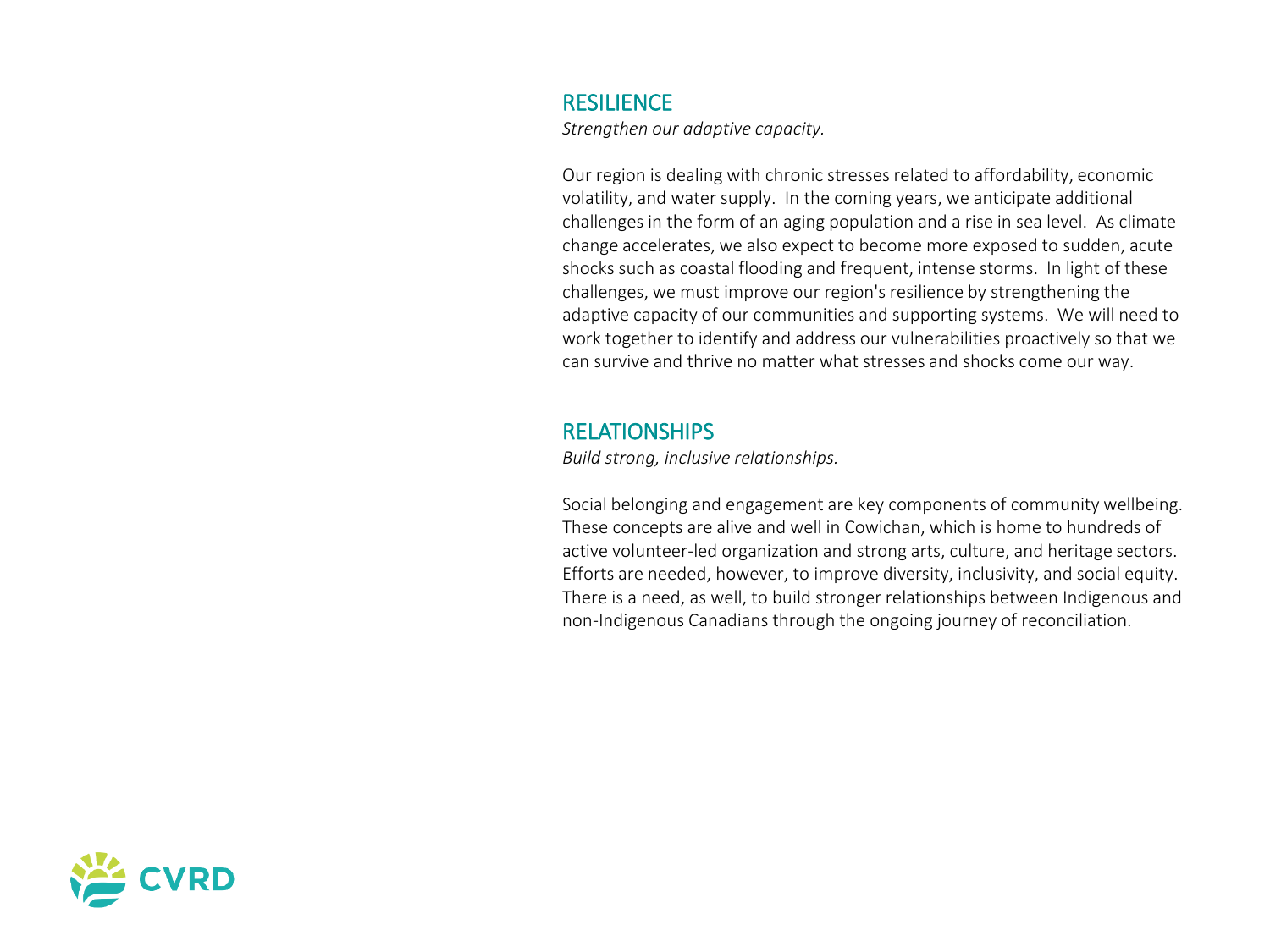# THEMES INTERCONNECTED

Five themes, adapted from the *Cowichan 2050* regional vision document, are used to organize and present the Board's strategic objectives and supporting actions.



The five themes, profiled below, are connected to one another. Objectives and actions pursued under one theme contribute to efforts, and help to achieve successes, under the other themes.

| Our Livelihoods        | Create opportunities aimed at building<br>economic prosperity in our communities,<br>and for all of our residents across the entire<br>region.                                                                                   |
|------------------------|----------------------------------------------------------------------------------------------------------------------------------------------------------------------------------------------------------------------------------|
| <b>Our Commitments</b> | Honour our commitments to Smart Growth<br>management, local First Nations,<br>meaningful community engagement, and<br>significant climate action.                                                                                |
| Our Infrastructure     | Work within our financial means to provide<br>and maintain the infrastructure systems<br>required to meet the needs of our<br>communities.                                                                                       |
| <b>Our Communities</b> | Work to enhance the livability of our<br>communities for residents of all<br>backgrounds and income levels.                                                                                                                      |
| Our Environment        | Commit to protecting our natural assets<br>and diverse ecosystems for the benefit of<br>the entire region, including its natural<br>environment, and the current and future<br>generations of people who choose to live<br>here. |





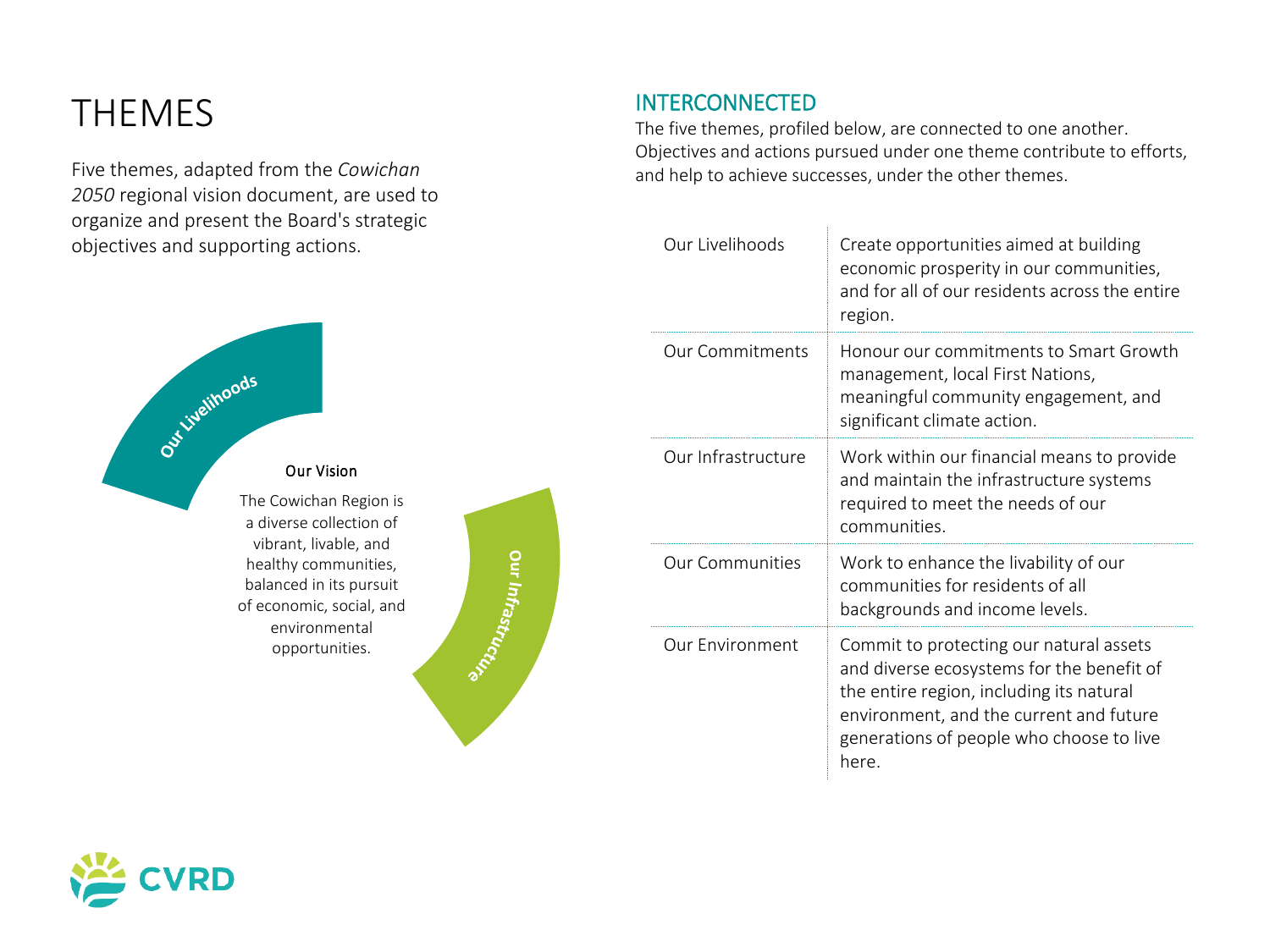# THEME OUR LIVELIHOODS

Create opportunities aimed at building economic prosperity in our communities, and for all of our residents across the entire region.

### STRATEGIC OBJECTIVE

To increase the levels of economic resiliency, security, and prosperity for residents of the Cowichan Region.

| <b>Actions</b>                                                                                                                                                                                                                                                                                                                                                                                                                                                                                                                      | <b>Board</b> | EAD <sup>*</sup> |
|-------------------------------------------------------------------------------------------------------------------------------------------------------------------------------------------------------------------------------------------------------------------------------------------------------------------------------------------------------------------------------------------------------------------------------------------------------------------------------------------------------------------------------------|--------------|------------------|
| Update the 2018-2022 Economic Development<br>Cowichan Strategic Plan to build on the strengths we<br>have, and to emphasize:<br>- the need for investment in employment-creating<br>industries to help the Cowichan Region in its<br>efforts to recover from COVID-19<br>opportunities aimed at building region's<br>economic resiliency<br>the ongoing importance of the traditional<br>industries of the Cowichan Valley<br>opportunities to partner with First Nations in the<br>pursuit of shared objectives and joint ventures |              |                  |
| Advance community place-making initiatives                                                                                                                                                                                                                                                                                                                                                                                                                                                                                          |              |                  |
| Develop procurement policies to promote social equity                                                                                                                                                                                                                                                                                                                                                                                                                                                                               | $\checkmark$ |                  |
| Leverage economic development opportunities<br>associated with a new district hospital                                                                                                                                                                                                                                                                                                                                                                                                                                              |              |                  |
| Develop through collaboration with First Nations and<br>Municipalities a Regional Strategy on Food Security                                                                                                                                                                                                                                                                                                                                                                                                                         |              |                  |



\* Electoral Area Directors, responsible for electoral area services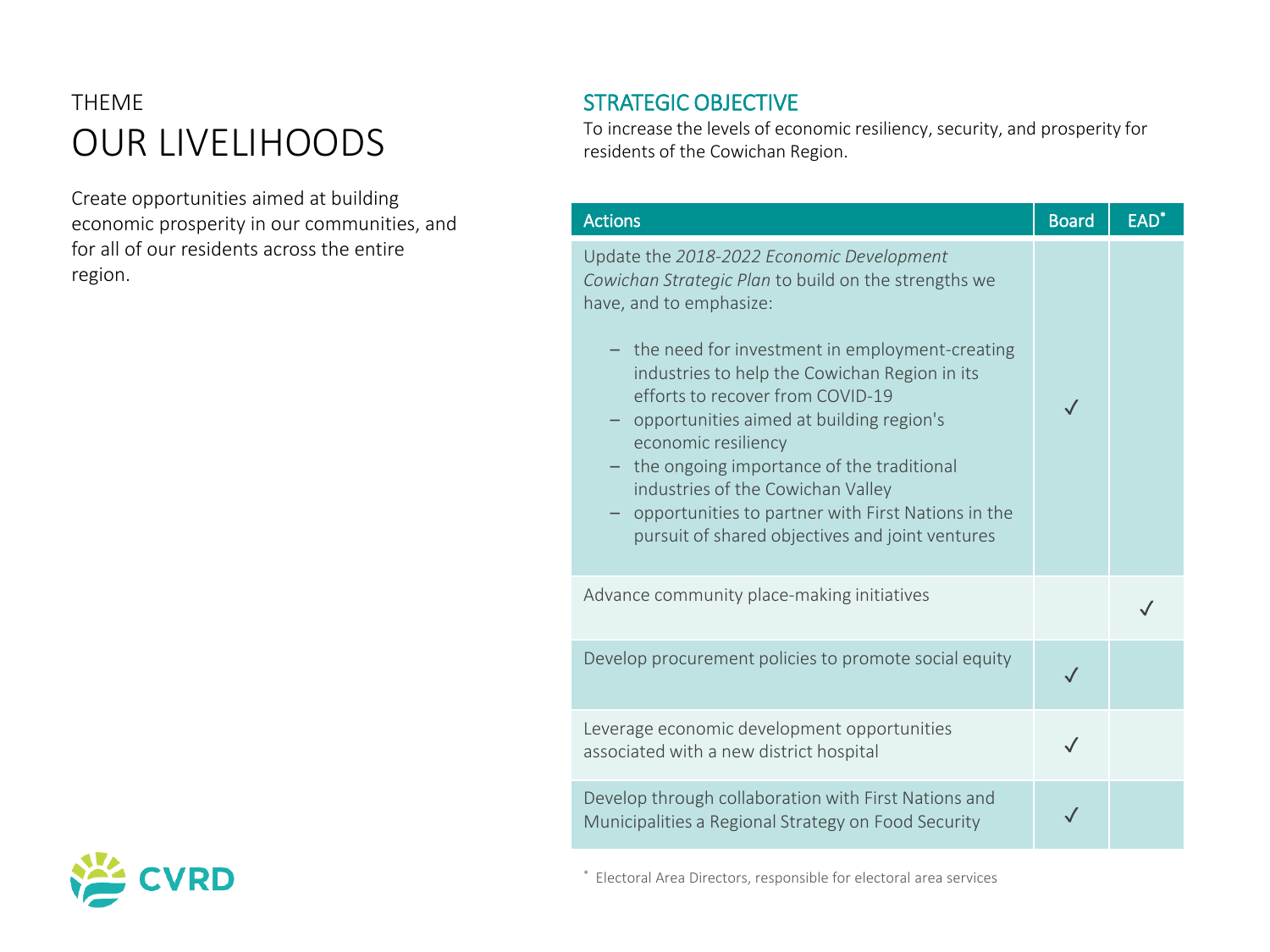# THEME OUR COMMITMENTS

Honour our commitments to Smart Growth management, local First Nations, meaningful community engagement, and significant climate action.

### STRATEGIC OBJECTIVE

To serve, strengthen, and connect Cowichan communities through collaborative governance.

| <b>Actions</b>                                                                                                                                  | <b>Board</b> | EAD |
|-------------------------------------------------------------------------------------------------------------------------------------------------|--------------|-----|
| Support community-led reconciliation and relationship<br>building through the establishment of protocols and<br>partnerships with First Nations |              |     |
| Further the Cowichan 2050 initiative through the<br>establishment of a Cowichan 2050 Working Group and<br>a set of Regional Roundtables         |              |     |
| Promote and fund Electoral Area Director capacity<br>building efforts to support collective decision-making                                     |              |     |
| Promote and fund organizational capacity aimed at<br>enhancing community engagement                                                             |              |     |

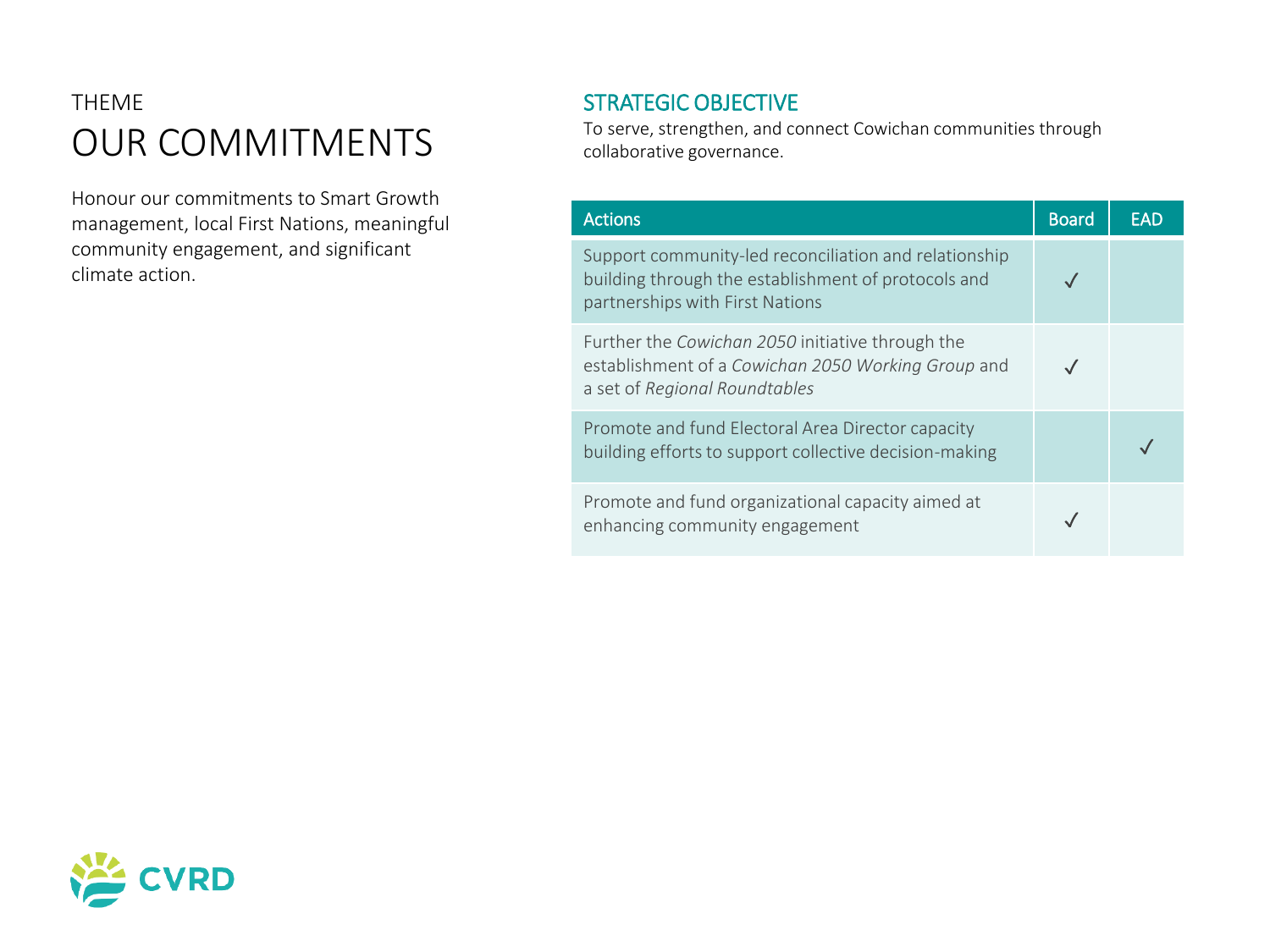### STRATEGIC OBJECTIVE

To promote climate action initiatives, reduce our own greenhouse gas emissions, and protect our communities from the adverse impacts of climate change.

| <b>Actions</b>                                                                                                                                                                                      | <b>Board</b> | <b>EAD</b> |
|-----------------------------------------------------------------------------------------------------------------------------------------------------------------------------------------------------|--------------|------------|
| Apply the findings from the Regional Climate Change<br>Vulnerability and Risk Assessment to our Official<br>Community Plans, Asset Management efforts, and<br><b>Emergency Preparedness program</b> |              |            |
| Complete the feasibility and engineering stages for the<br>replacement of water storage infrastructure on<br>Cowichan Lake and the associated water licence                                         | $\sqrt{}$    |            |
| Identify and prioritize natural hazard assessments for<br>wildfire, flooding, sea level rise, and landscapes, to<br>inform local and sub-regional land use planning<br>decisions                    |              |            |
| Develop a Fleet Management Strategy aimed at<br>transitioning to a CVRD electric fleet, supported by<br>charging station infrastructure                                                             |              |            |
| Amend the Building Bylaw to incorporate the BC Energy<br>Step Code aimed at achieving net zero emission homes                                                                                       |              |            |
| Identify, build support for and take action on additional<br>initiatives across all of our services to reduce our<br>wastes, cut our emissions, and minimize our overall<br>footprint               |              |            |

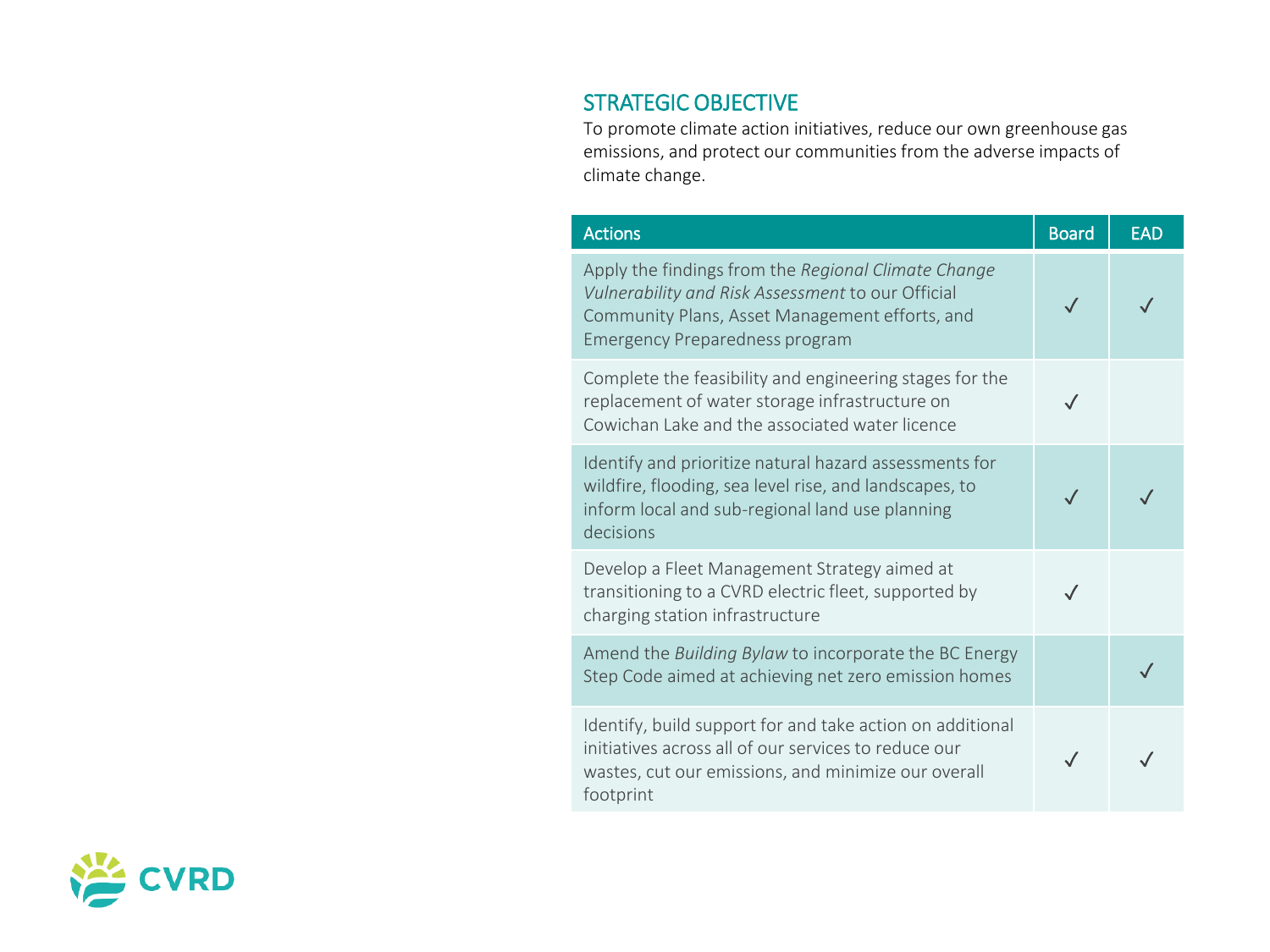### THEME OUR INFRASTRUCTURE

We work within our financial means to provide and maintain the infrastructure systems required to meet the needs of our communities.

### STRATEGIC OBJECTIVE

To support the development and use of alternative transportation opportunities in the region.

| <b>Actions</b>                                                                                                                                              | <b>Board</b> | FAD |
|-------------------------------------------------------------------------------------------------------------------------------------------------------------|--------------|-----|
| Advance inter-regional transit service                                                                                                                      |              |     |
| Work with First Nations to identify and pursue<br>opportunities to develop and/or complete multi-<br>purpose trails that connect and traverse jurisdictions |              |     |
| Develop and implement a framework to identify,<br>prioritize, and fund active transportation infrastructure<br>within Electoral Areas                       |              |     |

### STRATEGIC OBJECTIVE

To demonstrate strong fiscal stewardship.

| <b>Actions</b>                                                                                                                                                       | <b>Board</b> | <b>EAD</b> |
|----------------------------------------------------------------------------------------------------------------------------------------------------------------------|--------------|------------|
| Prepare shovel-worthy proposals in anticipation of, and<br>in response to, COVID-recovery infrastructure funding<br>programs developed by other orders of government |              |            |
| Enhance financial report for informed decision-making                                                                                                                |              |            |
| Refine sustainable service delivery plans within the<br>CVRD's asset management program                                                                              |              |            |
| Develop and advance an equitable regional recreation<br>funding model                                                                                                |              |            |

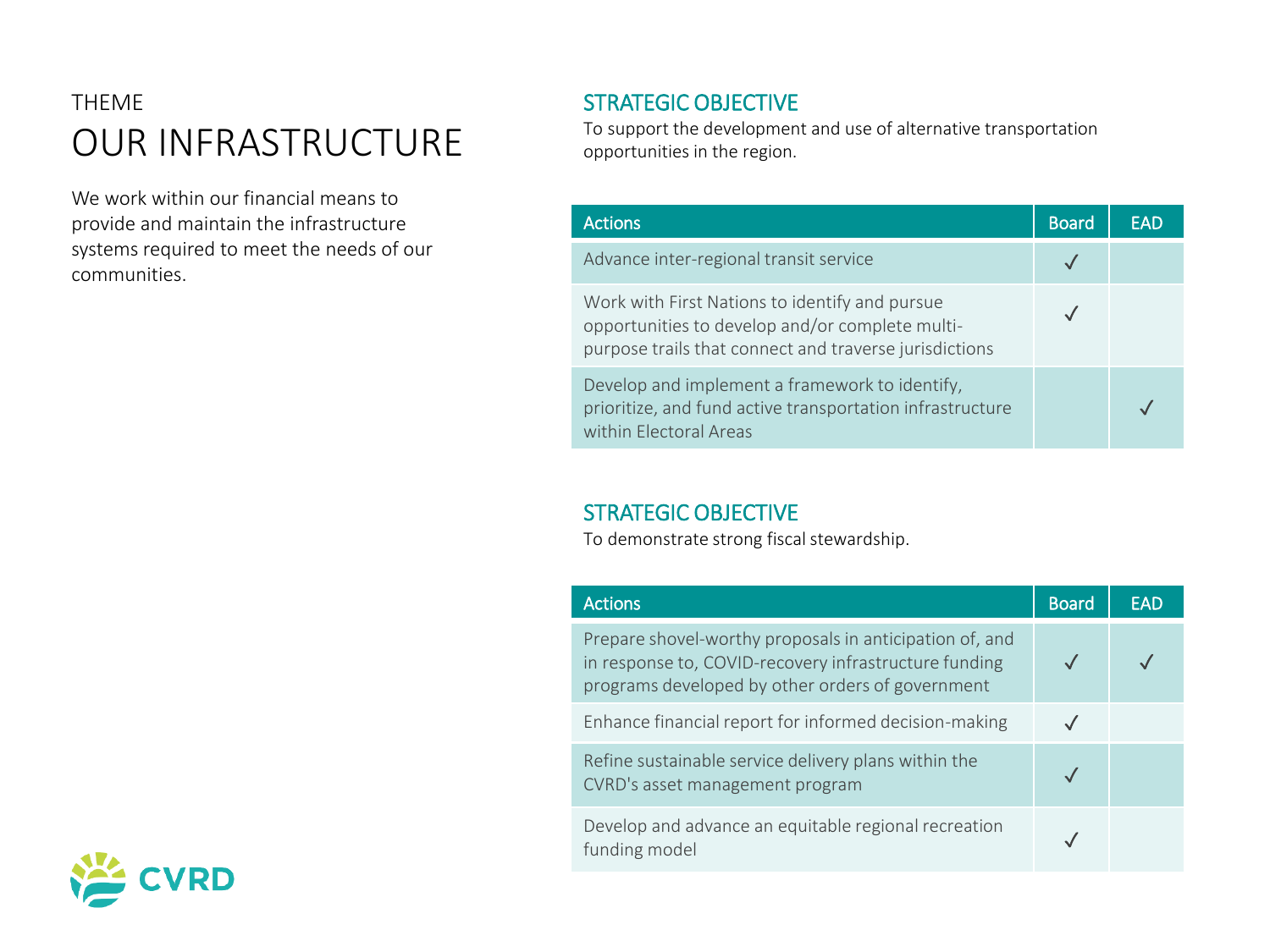# THEME OUR COMMUNITIES

We work to enhance the livability of our communities for residents of all backgrounds and income levels.

### STRATEGIC OBJECTIVE

To create healthy, livable, and efficiently-serviced communities.

| <b>Actions</b>                                                                                                                                                                                                                                                                                                                                                                                                                      | <b>Board</b> | <b>EAD</b> |
|-------------------------------------------------------------------------------------------------------------------------------------------------------------------------------------------------------------------------------------------------------------------------------------------------------------------------------------------------------------------------------------------------------------------------------------|--------------|------------|
| Encourage collaboration and coordination on the<br>development of Official Community Plans, land use<br>policies, and bylaws across Electoral Areas,<br>Municipalities, and First Nations                                                                                                                                                                                                                                           |              |            |
| Update and harmonize Electoral Area OCPs to:                                                                                                                                                                                                                                                                                                                                                                                        |              |            |
| - identify climate action priorities<br>address the need for strong water protection<br>measures, including policies on riparian areas,<br>and direction on community design to enable<br>water capture<br>- encourage new development in accordance with<br>Smart Growth management principles<br>set out, using development permit areas and<br>guidelines, the Regional District's standards and<br>expectations for development |              |            |
| Modernize the CVRD's development approval function<br>by implementing a land management and development<br>tracking software system, and by enhancing policies,<br>procedures, and support for Advisory Planning<br>Commissions                                                                                                                                                                                                     |              |            |
| Develop a regional connectivity strategy and pursue<br>provincial and federal funding to support the delivery of<br>broadband service to all communities in the CVRD.                                                                                                                                                                                                                                                               |              |            |



Actions continued on next page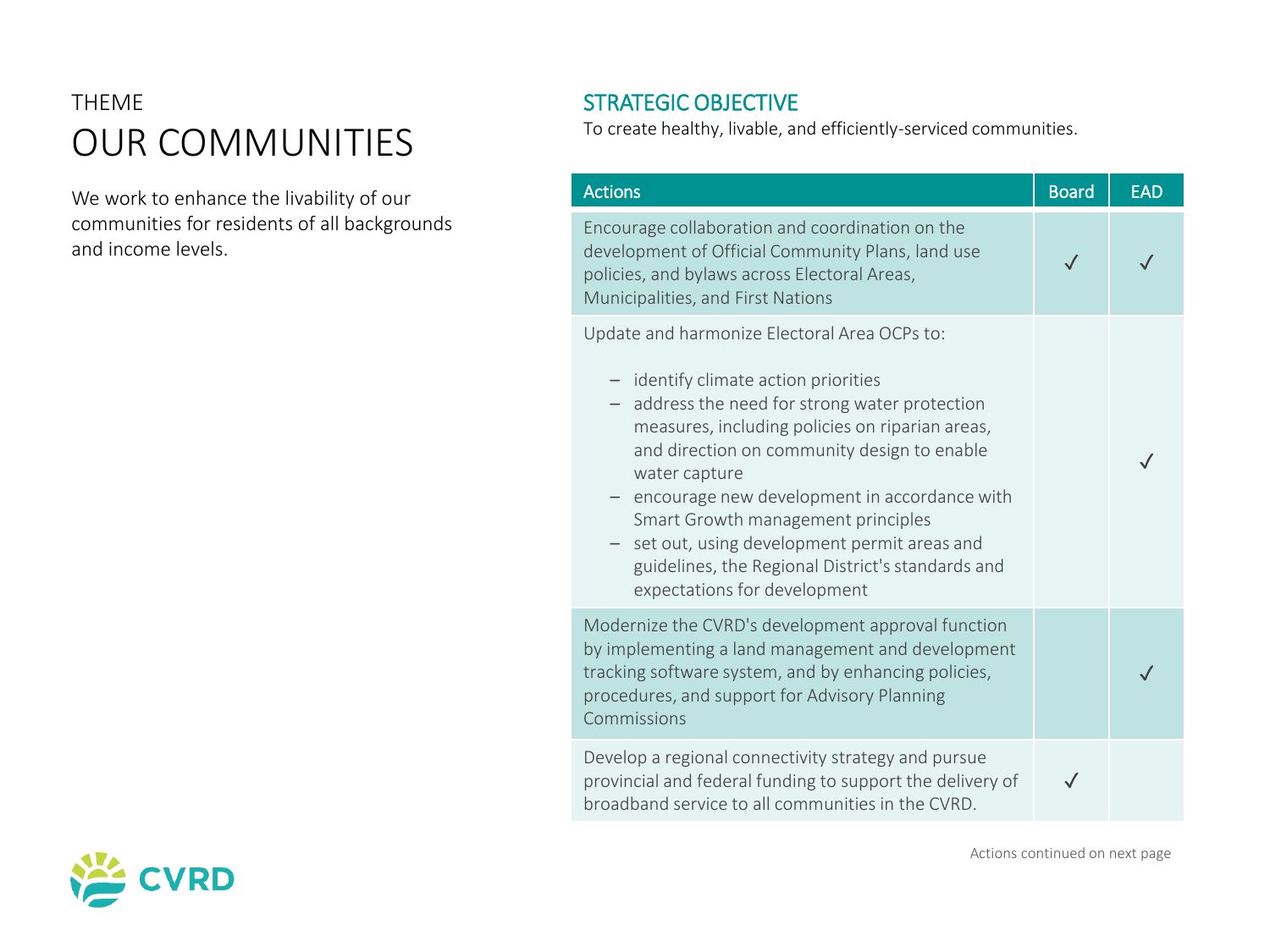| <b>Actions (continued)</b>                                                                                                                                                                                                                               | <b>Board</b> | EAD |
|----------------------------------------------------------------------------------------------------------------------------------------------------------------------------------------------------------------------------------------------------------|--------------|-----|
| Undertake an operational review of bylaw enforcement<br>services<br>- Implement the Local Government Bylaw Dispute<br><b>Adjudication System</b>                                                                                                         |              |     |
| Review and update key CVRD bylaws that regulate<br>activities on lands in Electoral Areas:<br>- Soil Deposit Bylaw<br>Unsightly Premises, House Numbering and<br>$\overline{\phantom{0}}$<br>Graffiti Bylaw<br>Land Clearing Management Regulation Bylaw |              |     |
| <b>Smoke Control Regulation Bylaw</b>                                                                                                                                                                                                                    |              |     |

### STRATEGIC OBJECTIVE

To make available a range of housing options and housing tenures for residents at different income levels and stages of life.

| <b>Actions</b>                                                                                                                                                                     | <b>Board</b> | FAD |
|------------------------------------------------------------------------------------------------------------------------------------------------------------------------------------|--------------|-----|
| Complete a regional housing needs assessment                                                                                                                                       |              |     |
| Protect existing, and encourage the development of<br>additional, affordable housing options including those<br>needed to attract workers, and those for vulnerable<br>populations |              |     |

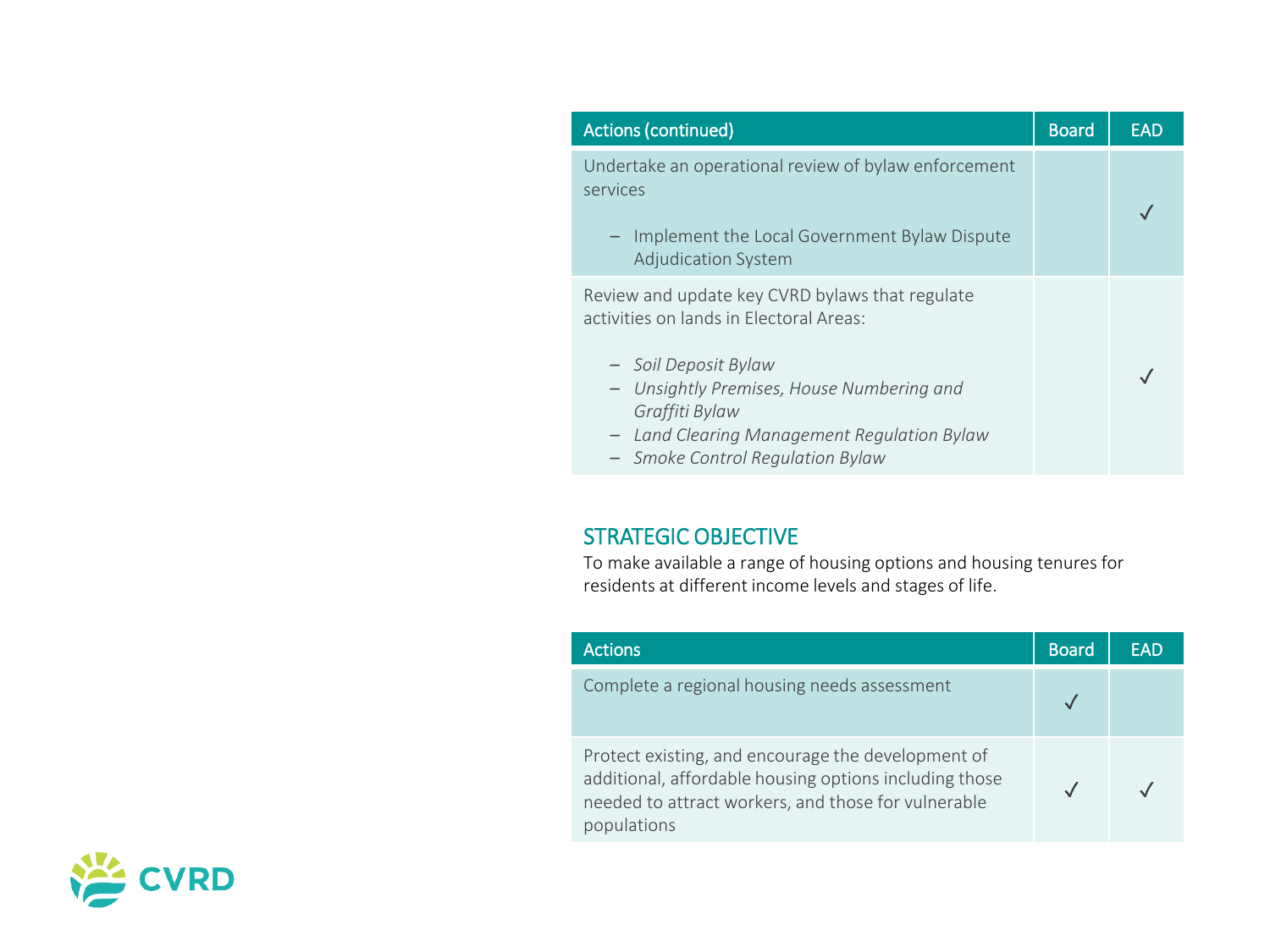# THEME OUR ENVIRONMENT

We are committed to protecting our natural assets and diverse ecosystems for the benefit of the entire region, including its natural environment, and the current and future generations of people who choose to live here.

### STRATEGIC OBJECTIVE

To manage current and future demand for water resources in ways that recognize and respect resource limits and the needs of our natural environment.

| <b>Actions</b>                                                                                                                                                                                                            | <b>Board</b> | EAD |
|---------------------------------------------------------------------------------------------------------------------------------------------------------------------------------------------------------------------------|--------------|-----|
| Undertake the initiatives in the Drinking Water and<br>Watershed Protection work program, including research<br>and data acquisition, and the development of<br>watershed management plans for the Region's<br>watersheds |              |     |
| Provide support to community groups involved in local<br>watershed governance                                                                                                                                             |              |     |

### STRATEGIC OBJECTIVE

To strengthen, in collaboration with our partners, our airshed planning efforts improving the quality of the air we breathe.

| <b>Actions</b>                                                                                                                                                                                                                                                                                                                                       | <b>Board</b> | <b>EAD</b> |
|------------------------------------------------------------------------------------------------------------------------------------------------------------------------------------------------------------------------------------------------------------------------------------------------------------------------------------------------------|--------------|------------|
| Initiate a review and update of the Cowichan's Regional<br>Airshed Protection Strategy in collaboration with:<br>$-$ First Nations<br>- CVRD municipalities<br>- British Columbia's Ministry of Environment<br>- Island Health and Communities Health Network<br>- School District 68 and School District 79<br>- Catalyst Paper<br>- other partners |              |            |